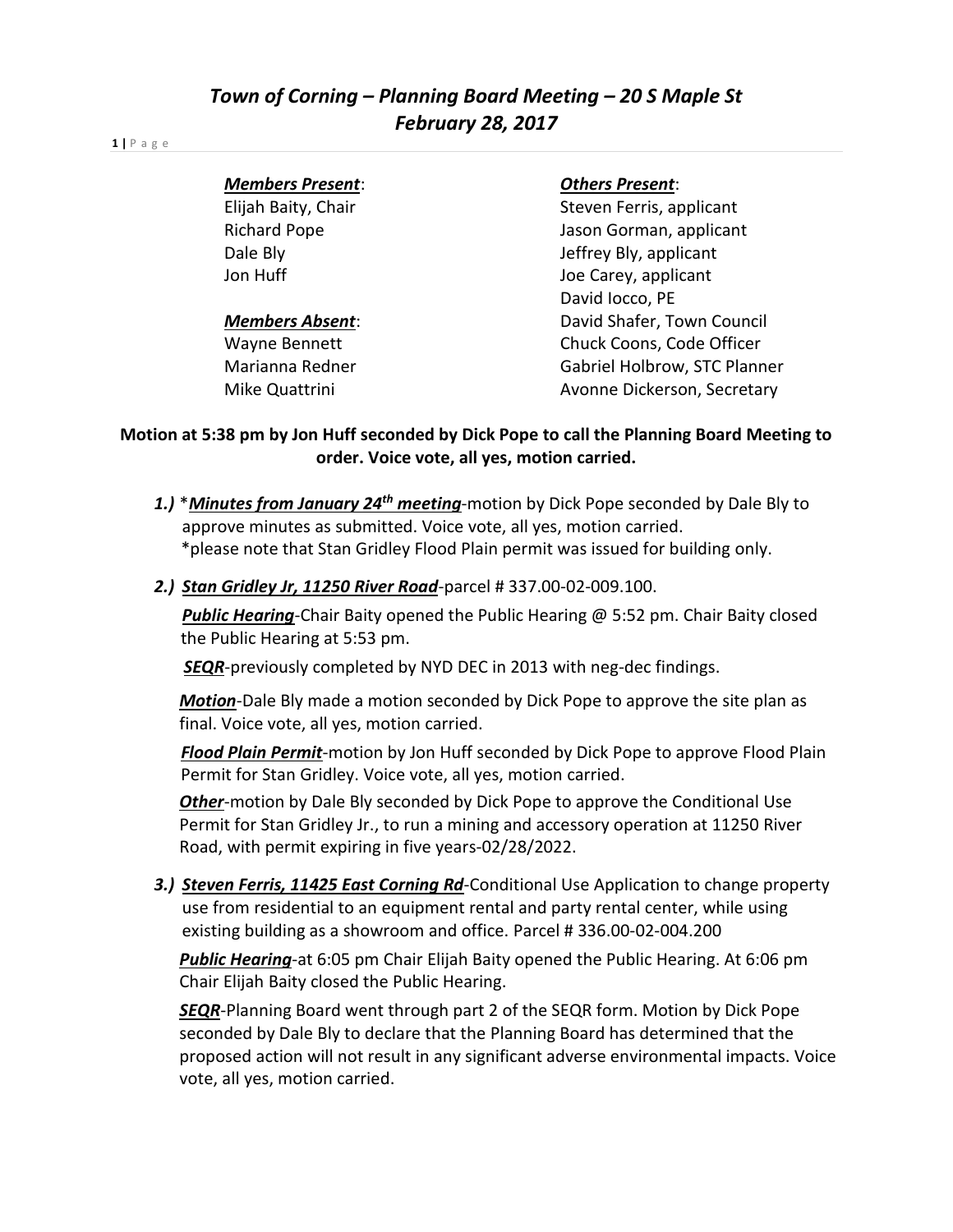**2 |** P a g e

*Motion*-Dale Bly made a motion seconded by Dick Pope to approve the preliminary site plan as final.

*Motion*-by Dale Bly seconded by Dick Pope to grant a Conditional Use Permit for the equipment rental and sales yard business at 11425 East Corning Road. Voice vote, all yes, motion carried.

*4.) Finger Lakes Land Trust, Spencer Hill Road*-Conditional Use Application to make public access improvements to the Houghton Land Preserve located on Spencer Hill Road. Parcel # 335.02-01-006.000.

*Public Hearing*-Chair Baity opened the Public Hearing at 6:23 pm. Chair Baity closed the Public Hearing at 6:24 pm

*SEQR*-Planning Board went through part 2 of the SEQR form. Motion by Dick Pope seconded by Dale Bly to declare that the Planning Board has determined that the proposed action will not result in any significant adverse environmental impacts. Voice vote, all yes, motion carried.

*Motion*-Dick Pope made a motion seconded by Jon Huff to approve the preliminary site plan as final. Voice vote, all yes, motion carried.

*Motion*-Dale Bly made a motion seconded by Dick Pope to approve a Conditional Use Permit for the "Cultural Facility" use. Voice vote, all yes, motion carried.

# *5.) O. H. Striping Company, owned by Jeffrey Bly, 11178 River Road:*

Conditional Use Permit to house a business at above location. Parcel # 337.00-02-006.000.

 O. H. Striping is a company that primarily works on County and State roadways throughout NY and PA. The proposed site is (a) 3.62-acre vacant lot formerly owned by Hakes Construction. Applicant proposes to construct an office/garage building and operate a striping business at this location.

The property is in a floodplain and will require a floodplain development permit. Also, it is a Special Flood Hazard Area zone AE with an established base flood elevation of 915 feet. Additionally, the back portion of the property closer to the river is in the regulated floodway.

 Board member Dale Bly recused himself due to a family connection with the applicant. No official action was taken on this application as there was not a quorum of board members present.

 Due to the limited width of buildable land on the site outside the floodway, the board members present expressed support for the ZBA to grant a front setback variance to locate proposed building fifty feet from the road centerline.